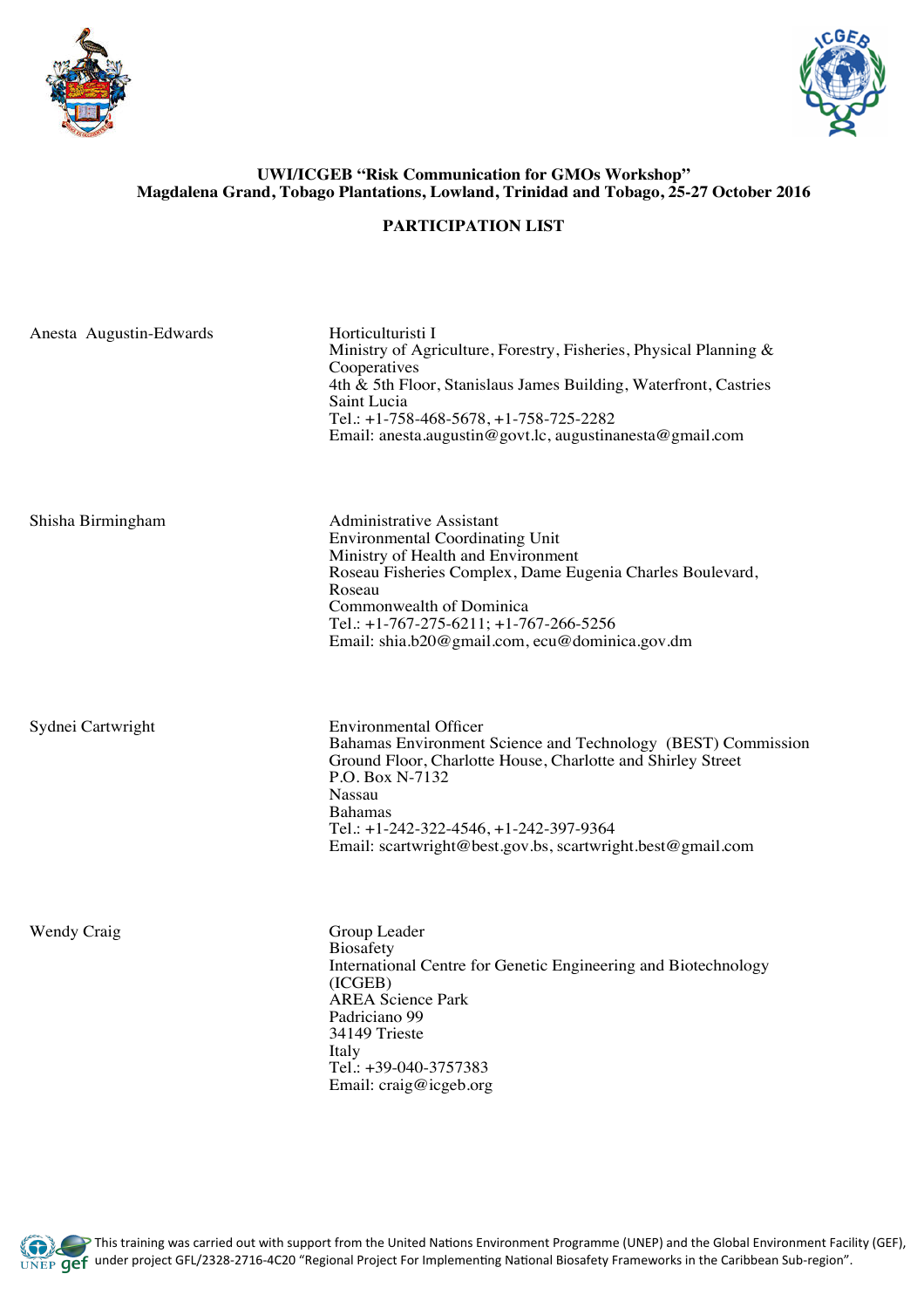| Derionne Edmeade    | <b>Environmental Officer</b><br>Department of Agriculture<br><b>Prospect Nevis</b><br>St. Kitts and Nevis<br>Tel.: +1-869-469 5501 ext 2086, 2087<br>Email: dedmeade@gmail.com                                                                                                                                                                                                                         |
|---------------------|--------------------------------------------------------------------------------------------------------------------------------------------------------------------------------------------------------------------------------------------------------------------------------------------------------------------------------------------------------------------------------------------------------|
| Jannel Gabriel      | Sustainable Development and Environment Officer<br>Sustainable Development Division<br>Department of Sustainable Development<br>Ministry of Education, Innovation, Gender Relations and Sustainable<br>Development<br>Caribbean Cinemas Building, Choc Estate<br>Castries<br>Saint Lucia<br>Tel.: +1-758 451 8746 ext 5860, +1-758-724 7134<br>Email: jannel.gabriel@govt.lc, jannelrgabriel@gmail.com |
| Marci Gompers-Small | <b>Environmental Policy Officer</b><br>Cabinet of the President of the Republic of Suriname<br>Coordination Environment, Kleine Combeweg 2-4<br>Paramaribo<br>Suriname<br>Tel.: $+1-597-472-841$ ; $+1-597-865-4883$<br>Email: macha83@gmail.com                                                                                                                                                       |
| Francisco Gutierrez | <b>Director Plant Health Services</b><br><b>Plant Health Department</b><br>Belize Agricultural Health Authority<br>Belmopan<br>Cor. Hummingbird Highway and Forest Drive<br>PO Box 169<br>Belmopan, Cayo District<br>Belize<br>Tel.: $+1-501-824-3773$<br>Email: frankpest@yahoo.com, francisco.gutierrez@baha.org.bz                                                                                  |
| Arica Hill          | <b>Environment Education Officer</b><br>Department of Environment<br>#1 Victoria Park Botanical Gardens<br>Antigua & Barbuda<br>Tel.: $+1-268-462-4625$ , $+1-268-562-2568$<br>Email: aricamhill@gmail.com                                                                                                                                                                                             |
| Kerrie Holder       | <b>Regional Project Assistant</b><br>Office of Research, UWI<br>St Augustine<br>Trinidad and Tobago                                                                                                                                                                                                                                                                                                    |

Tel.: +1-868-339-9562

Email: kerrie.holder@sta.uwi.edu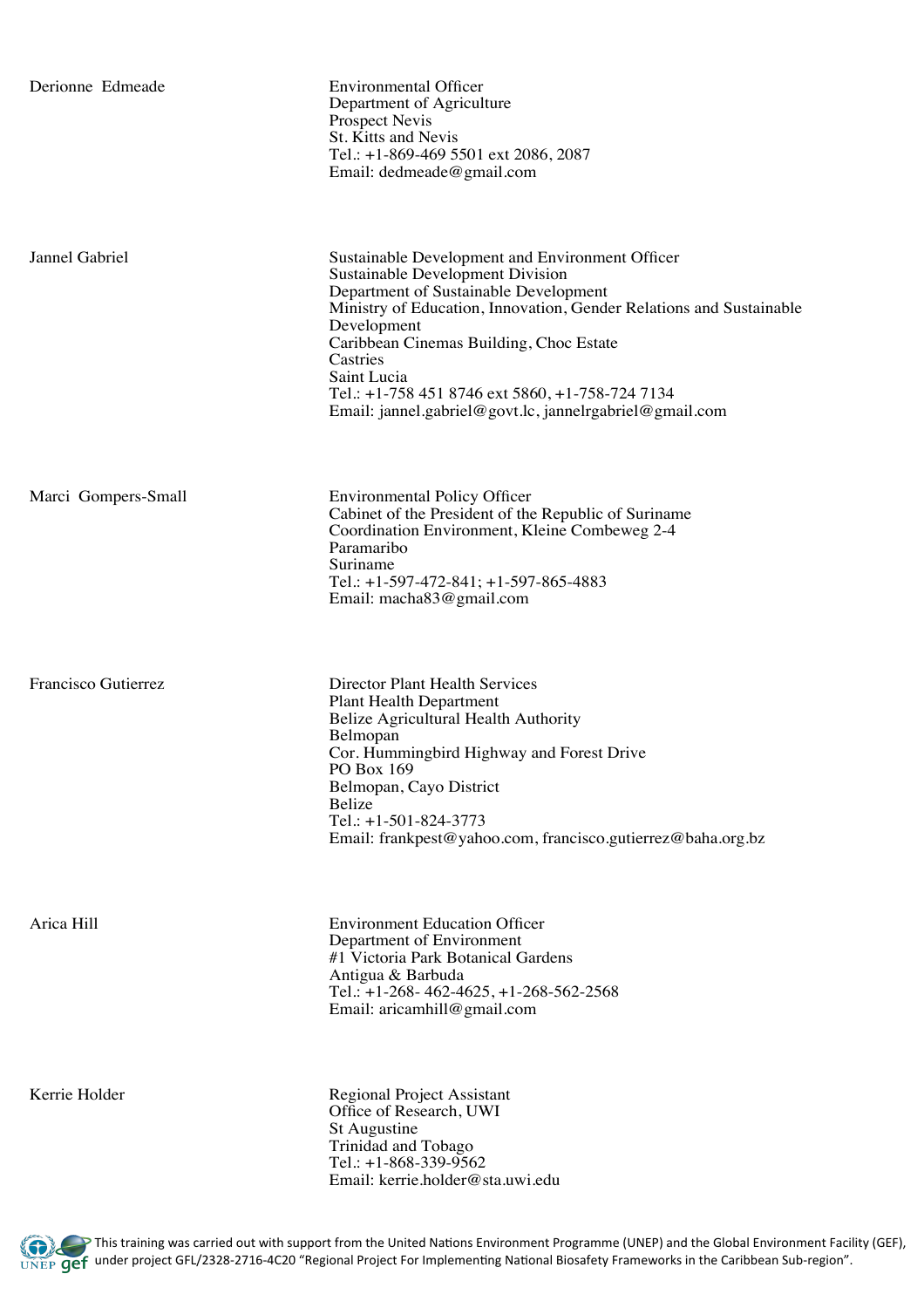Walcott James Chief Extension Officer Department of Agriculture Prospect Nevis St. Kitts and Nevis Tel.: +1-869-469-5501 ext. 2086, 2087 Email: altograciosofarm@hotmail.com, doanevis@hotmail.com

Michelle John Regional Project Manager Regional Biosafety Project Office of Research The University of the West Indies St. Augustine Trinidad and Tobago Tel.: +1-868-662-2002 Email: Michelle.John@sta.uwi.edu, regionalbiosafetyproject913@outlook.com

Christlina John Clyne Information Officer

Government Information Service Westerhall St. David Grenada Tel.: +1-473-414-1578 Email: christlinajohn36@gmail.com

Stacy Rashanna Lord Senior Environmental Officer Environmental Protection Agency(EPA) Ganges Street, Sophia Georgetown Guyana Tel.: +1-592-225-6048, +1-592-691-1053

Email: stacyrlord@gmail.com

Stacy Lubin Senior Environmental Officer Bahamas Environment Science and Technology (BEST) Commission Ground Floor, Charlotte House, Charlotte and Shirley Street P.O. Box N-7132 Nassau Bahamas Tel.: +1-242-397-9353 Email: slubingray@gmail.com

Ezekel Lionel Michael Chief Health Inspector Ministry of Health, Central Board of Health, Lower All Saints Road Antigua & Barbuda Tel.: +1-268-764-1492, +1-268-462-2936 Email: zelmichael@hotmail.com

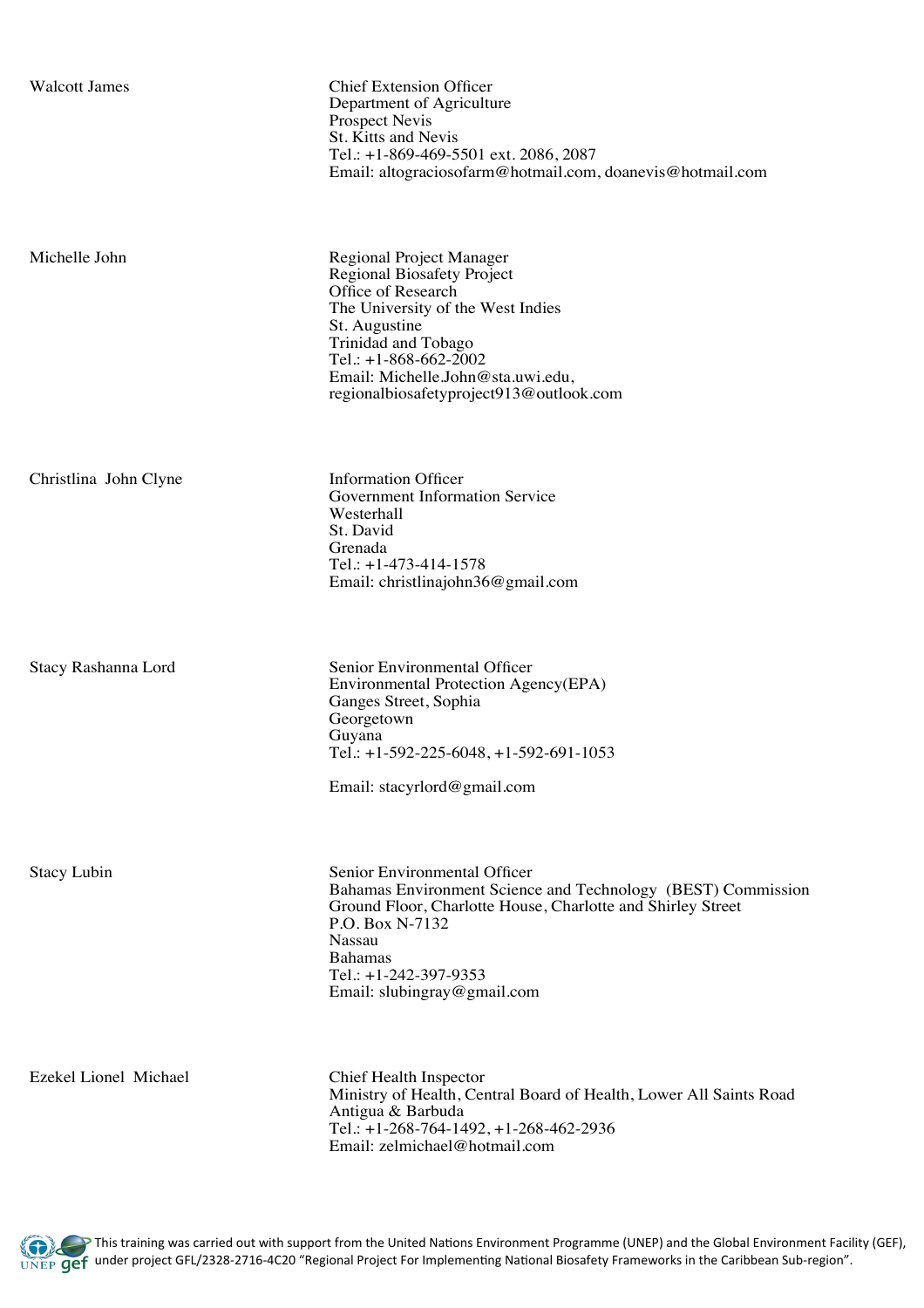| Marissa Moses            | National Project Co-ordinator<br>Ministry of the Attorney General and Legal Affairs<br>Biosafety co-ordinating Unit<br>Port of Spain<br>Trinidad and Tobago<br>Tel.: +1-868-489-6227<br>Email: trinidadbiosafety@gmail.com, mosesmarissa@yahoo.com |
|--------------------------|----------------------------------------------------------------------------------------------------------------------------------------------------------------------------------------------------------------------------------------------------|
| Barbara Mugwanya Zawedde | Coordinator<br>Uganda Biosciences Information Center (UBIC)<br>National Crop Resources Research Institute<br>Namulonge, 27 km Kampala- Zirobwe Road<br>Uganda<br>Tel.: 256-772-206237<br>Email: bmugwanya@gmail.com                                |
| Wayne Rajkumar           | Manager - Technical Services<br>Environmental Management Authority (EMA), 8 Elizabeth Street<br>St. Clair<br>Port of Spain<br>Trinidad and Tobago<br>Tel.: +1-868-622-9136<br>Email: wrajkumar@ema.co.tt                                           |
| Sharifah Razack          | Director<br><b>Education Information and Training Division</b><br><b>Environmental Protection Agency</b><br>Ganges Street Sophia<br>Georgetown<br>Guyana<br>Tel.: +1-592-225-5467-9 (Ext 232)<br>Email: srazack@epaguyana.org                      |
| Kimani St. Jean          | <b>Information Assistant</b><br>Government Information Service<br><b>Bath Estate</b><br>Commonwealth of Dominica<br>Tel.: $+1-767-266-3222$ , $+1-767-235-5656$<br>Email: stjeank@dominica.gov.dm, kimox_28@hotmail.com                            |
| Rickisha St. Louis       | <b>Communications Officer</b><br>Ministry of Agriculture, Lands, Forestry & Fisheries<br>Ministerial Complex, Botanical Gardens<br>St. George's<br>Grenada<br>Tel.: $+1-473-538-6634$<br>Email: rickishast.louis@gmail.com                         |